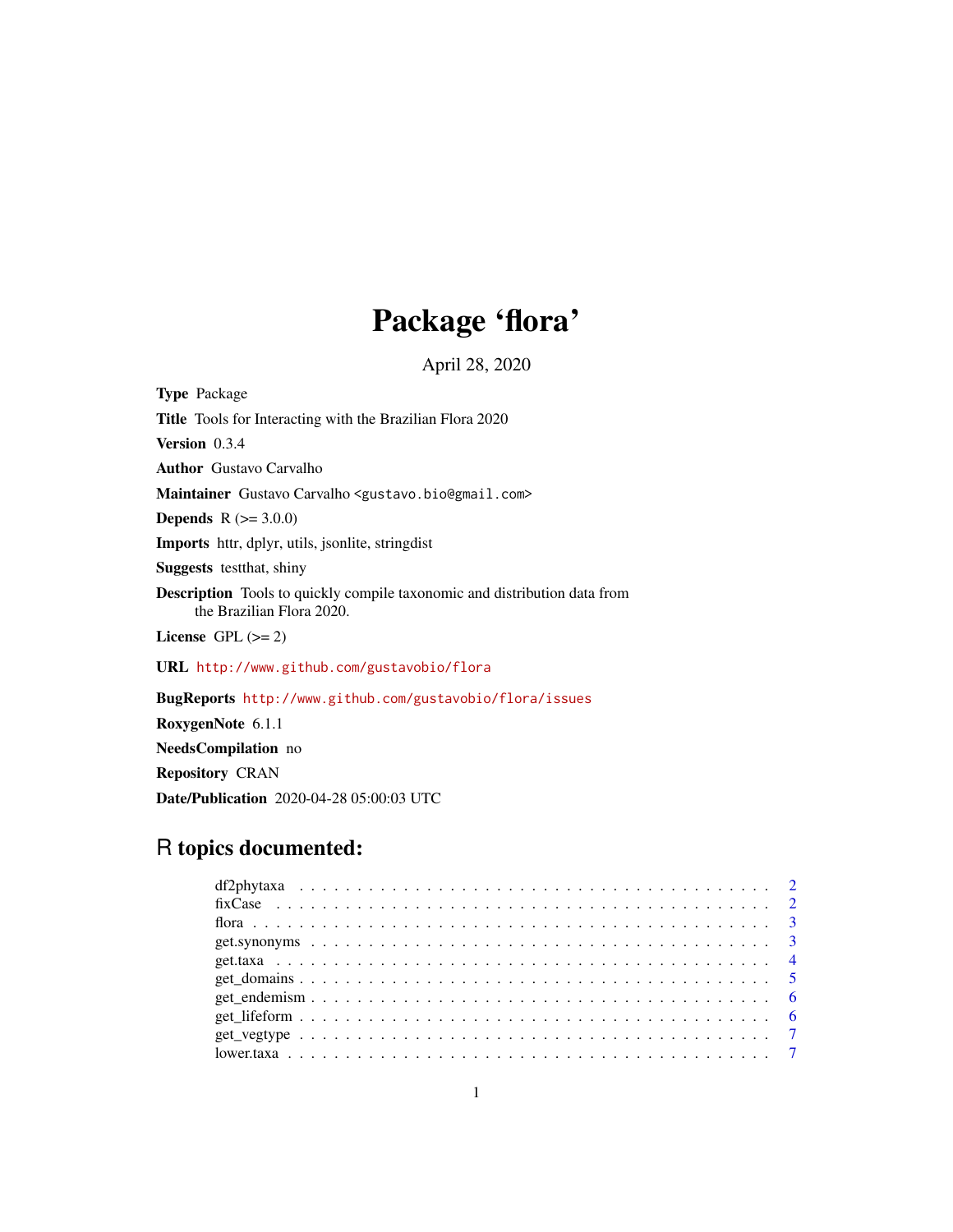#### <span id="page-1-0"></span>2 fixCase

| Index |  |  | 13 |
|-------|--|--|----|

df2phytaxa *Phylomatic format*

# Description

Convert the results of get.taxa() to the phylomatic sample format

# Usage

df2phytaxa(taxa, uppercase = TRUE)

# Arguments

| taxa      | A data frame with columns named family, genus, and species. |
|-----------|-------------------------------------------------------------|
| uppercase | logical. Should the function capitalize first letters?      |

fixCase *Fix the name case of a taxon*

# Description

Fix the name case of a taxon

### Usage

fixCase(x)

# Arguments

x a unit character vector with a taxon

# Examples

```
fixCase("myrcia lingua")
fixCase("Myrcia Lingua")
fixCase("COFFEA ARABICA")
```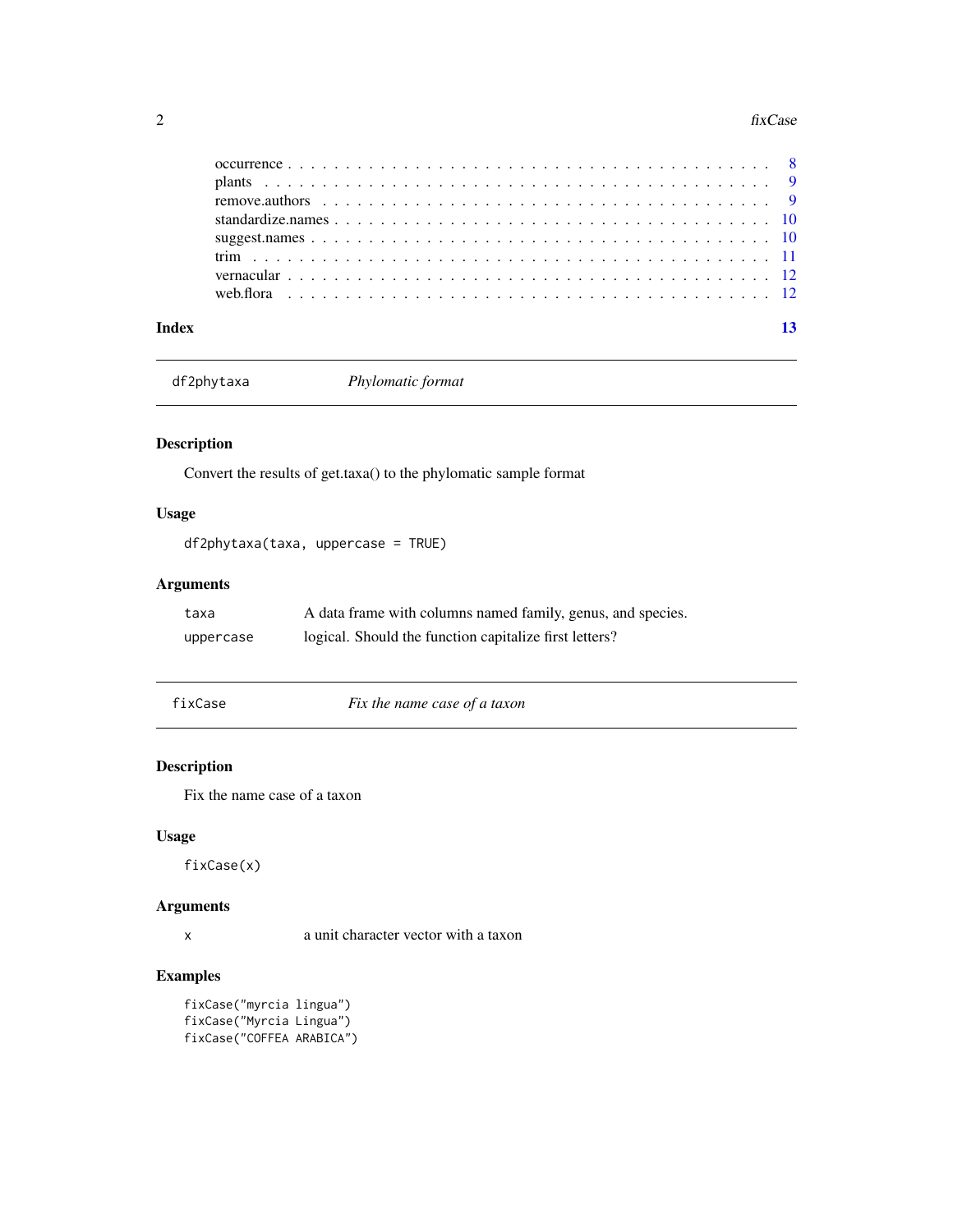<span id="page-2-0"></span>

# **Description**

Collect data from the Brazilian Flora checklist (http://floradobrasil.jbrj.gov.br).

# Details

This package contains a set of tools solving problems that arise when one has to collect taxonomic and distribution information for large datasets of plants. Interacting with the Brazilian Flora Checklist website from a web browser is often a slow and somewhat cumbersome process, especially if you are not sure about the correct spelling of a name. With flora, however, you can:

- get a suggestion for the correct spelling of a name from an incorrect one
- search for its current taxonomic status
- get its author(s), synonym(s), family, distribution, and lower taxa
- process lists of names and automatically solve synonyms and typing errors

flora now holds all the data it needs. All functions can be used whilst offline.

get.synonyms *List all synonyms of a given taxa*

#### Description

This function returns all the synonyms of a given taxon according to the Brazilian Flora 2020.

#### Usage

get.synonyms(taxon, fix = FALSE, relationship = FALSE)

#### **Arguments**

| taxon        | a character vector containing a name.                                |
|--------------|----------------------------------------------------------------------|
| fix          | should the function fix issues (synonyms, mispelled names) in taxon? |
| relationship | return the kind of relationship?                                     |

#### Value

a character vector

#### Examples

## Not run: get.synonyms("Myrcia lingua")

## End(Not run)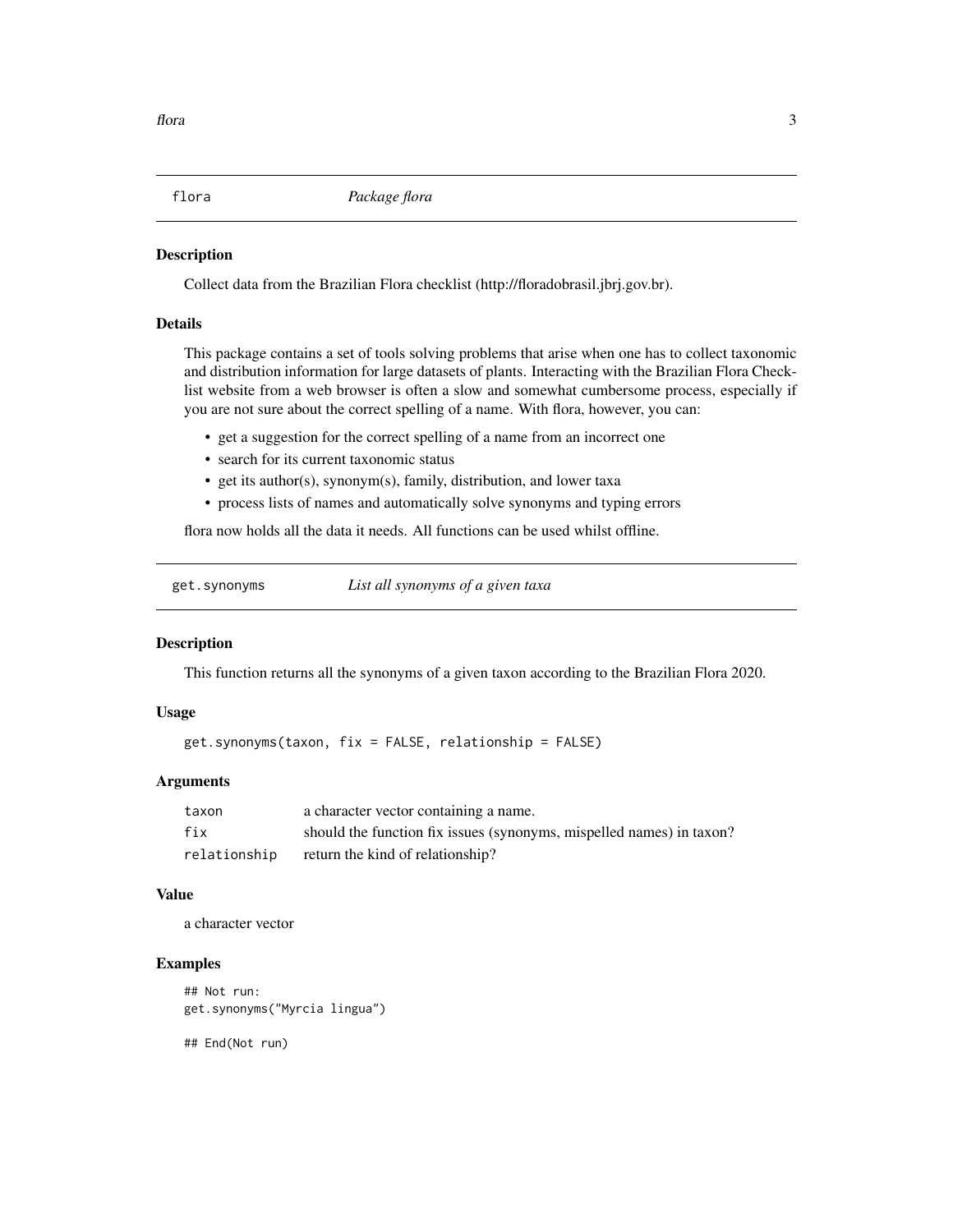<span id="page-3-0"></span>

# Description

This function collects taxonomic information and distribution from the Brazilian Flora Checklist. Synonyms and misspelled names are resolved automatically. Results can be combined with life form, habitat, vernacular name, and occurrence data.

#### Usage

```
get.taxa(taxa, replace.synonyms = TRUE, suggest.names = TRUE,
  life.form = FALSE, habitat = FALSE, vegetation.type = FALSE,
  vernacular = FALSE, states = FALSE, establishment = FALSE,
  domain = FALSE, endemism = FALSE, drop = c("authorship", "genus",
  "specific.epiteth", "infra.epiteth", "name.status"),
  suggestion.distance = 0.9, parse = FALSE)
```
# Arguments

| taxa                       | a character vector containing one or more taxa, without authors see remove. authors<br>if you have a list with authorities                                                                                                                                                                                                                           |
|----------------------------|------------------------------------------------------------------------------------------------------------------------------------------------------------------------------------------------------------------------------------------------------------------------------------------------------------------------------------------------------|
| replace.synonyms           |                                                                                                                                                                                                                                                                                                                                                      |
|                            | should the function automatically replace synonyms?                                                                                                                                                                                                                                                                                                  |
| suggest.names              | should the function try to correct misspelled names?                                                                                                                                                                                                                                                                                                 |
| life.form                  | include the life form of the taxon?                                                                                                                                                                                                                                                                                                                  |
| habitat<br>vegetation.type | include the habitat of the taxon?                                                                                                                                                                                                                                                                                                                    |
|                            | include the listed vegetation types?                                                                                                                                                                                                                                                                                                                 |
| vernacular                 | include vernacular names and localities?                                                                                                                                                                                                                                                                                                             |
| states                     | include occurrence data?                                                                                                                                                                                                                                                                                                                             |
| establishment              | include the establishment type (native, cultivated or naturalized)?                                                                                                                                                                                                                                                                                  |
| domain                     | return phytogeographyc domains?                                                                                                                                                                                                                                                                                                                      |
| endemism                   | is the taxon endemic to Brazil?                                                                                                                                                                                                                                                                                                                      |
| drop                       | NULL or character vector with names of columns with taxonomic information<br>to be removed from the returned data frame. Available names: "id", "scien-<br>tific.name", "accepted.name", "family", "genus", "specific.epiteth", "infra.epiteth",<br>"taxon.rank", "authorship", "taxon.status", "name.status", "threat.status", and<br>"search.str". |
| suggestion.distance        |                                                                                                                                                                                                                                                                                                                                                      |
|                            | a value between 0 and 1 indicanting how conservative the name suggestion al-<br>gorithm should be. Values closer to 1 are very conservative. Be very careful,<br>lower values can give wrong suggestions.                                                                                                                                            |
| parse                      | Parse names through the GBIF parser to remove authors?                                                                                                                                                                                                                                                                                               |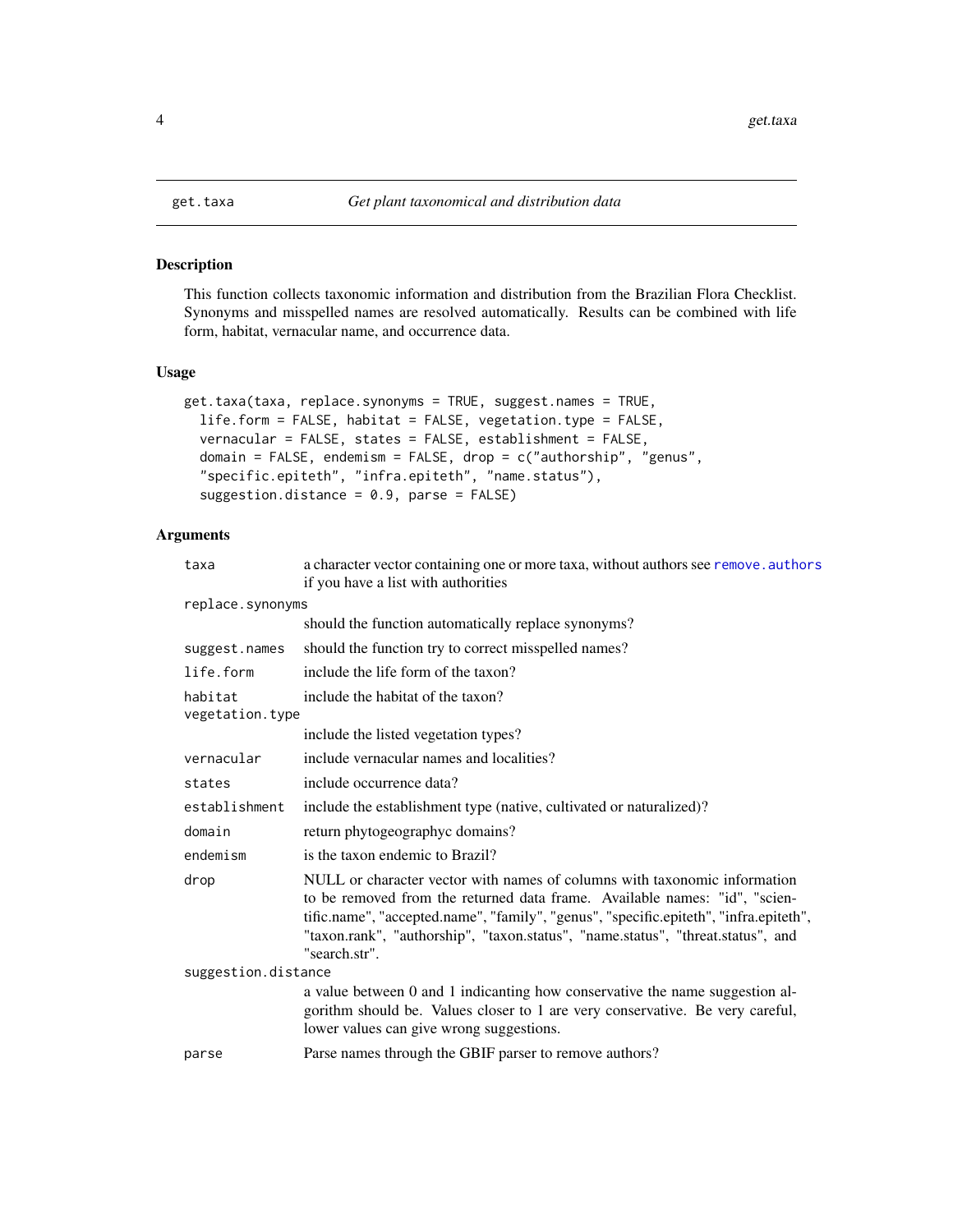# <span id="page-4-0"></span>get\_domains 5

### Details

The returned data frame will contain a variable number of rows and columns depending on how the function was called. For instance, since there might be more than one vernacular name for each taxon, some rows will be duplicated if vernacular is set to TRUE. All misspelled taxa are automatically corrected if the function can come up with a reasonable guess for the name. Conservation status follows the IUCN nomenclature.

# Value

a data frame

#### Examples

```
## Not run:
data(plants)
get.taxa(plants)
get.taxa(plants, life.form = TRUE, establishment = TRUE)
## End(Not run)
```
get\_domains *Get the phytogeographic domain of a list of taxa*

#### Description

Get the phytogeographic domain of a list of taxa

#### Usage

```
get_domains(taxa)
```
#### Arguments

taxa A data frame with taxon names as returned by get.taxa()

# Value

A data frame as returned by get.taxa with an extra column named domain.

#### Examples

```
## Not run:
taxa <- get.taxa(c("Myrcia guianensis", "bleh", "Xylopia", "Miconia albicans", "bleh", "Poa annua"))
get_domains(taxa)
```
## End(Not run)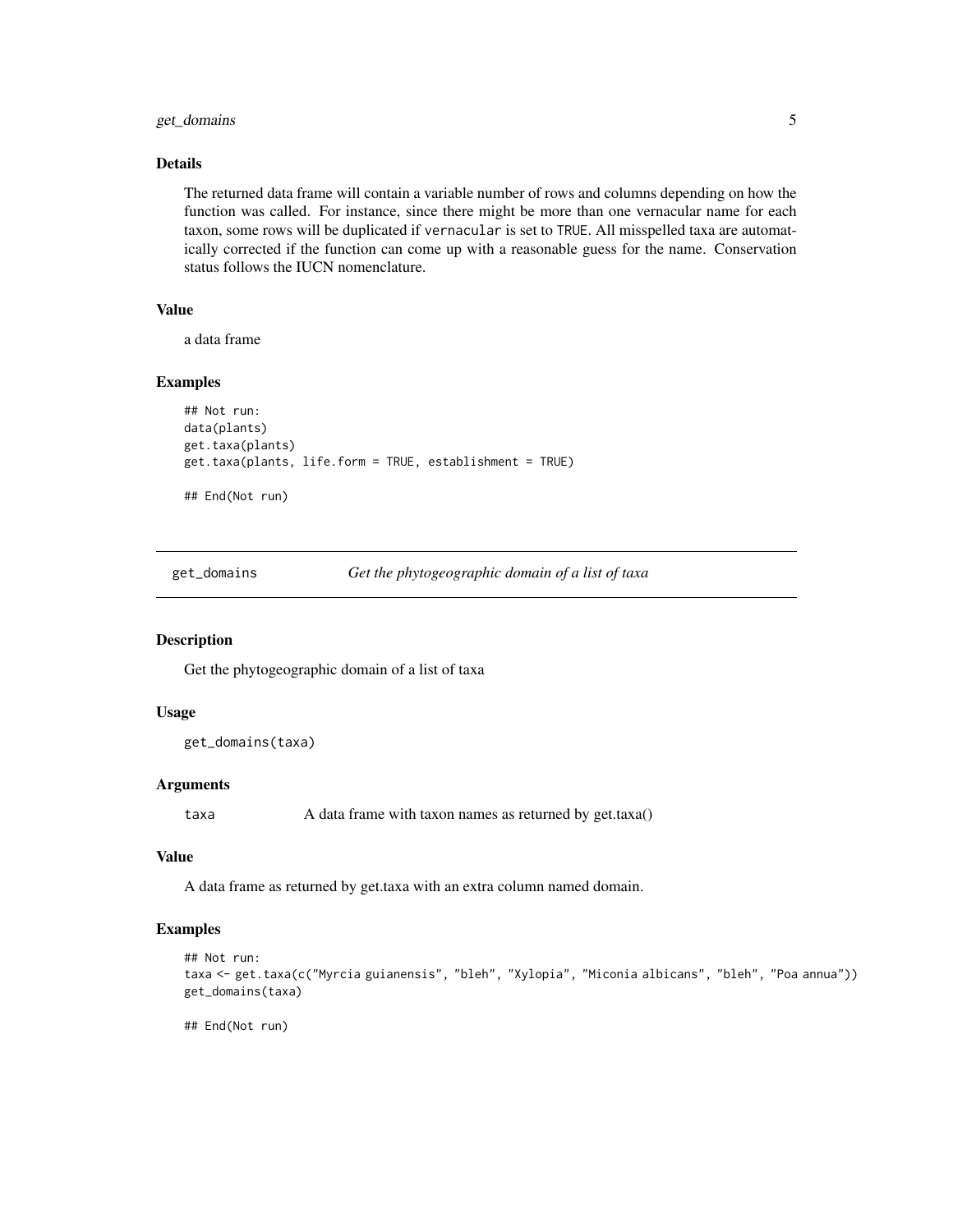<span id="page-5-0"></span>

# Description

Get the listed endemism for a list of taxa

# Usage

```
get_endemism(taxa)
```
#### Arguments

taxa A data frame with taxon names as returned by get.taxa()

### Value

A data frame as returned by get.taxa with an extra column named vegtype.

#### Examples

```
## Not run:
taxa <- get.taxa(c("Myrcia guianensis", "bleh", "Xylopia", "Miconia albicans", "bleh", "Poa annua"))
get_endemism(taxa)
```
## End(Not run)

get\_lifeform *Get the listed vegetation life forms for a list of taxa*

#### Description

Get the listed vegetation life forms for a list of taxa

#### Usage

```
get_lifeform(taxa)
```
# Arguments

taxa A data frame with taxon names as returned by get.taxa()

#### Value

A data frame as returned by get.taxa with an extra column named life.form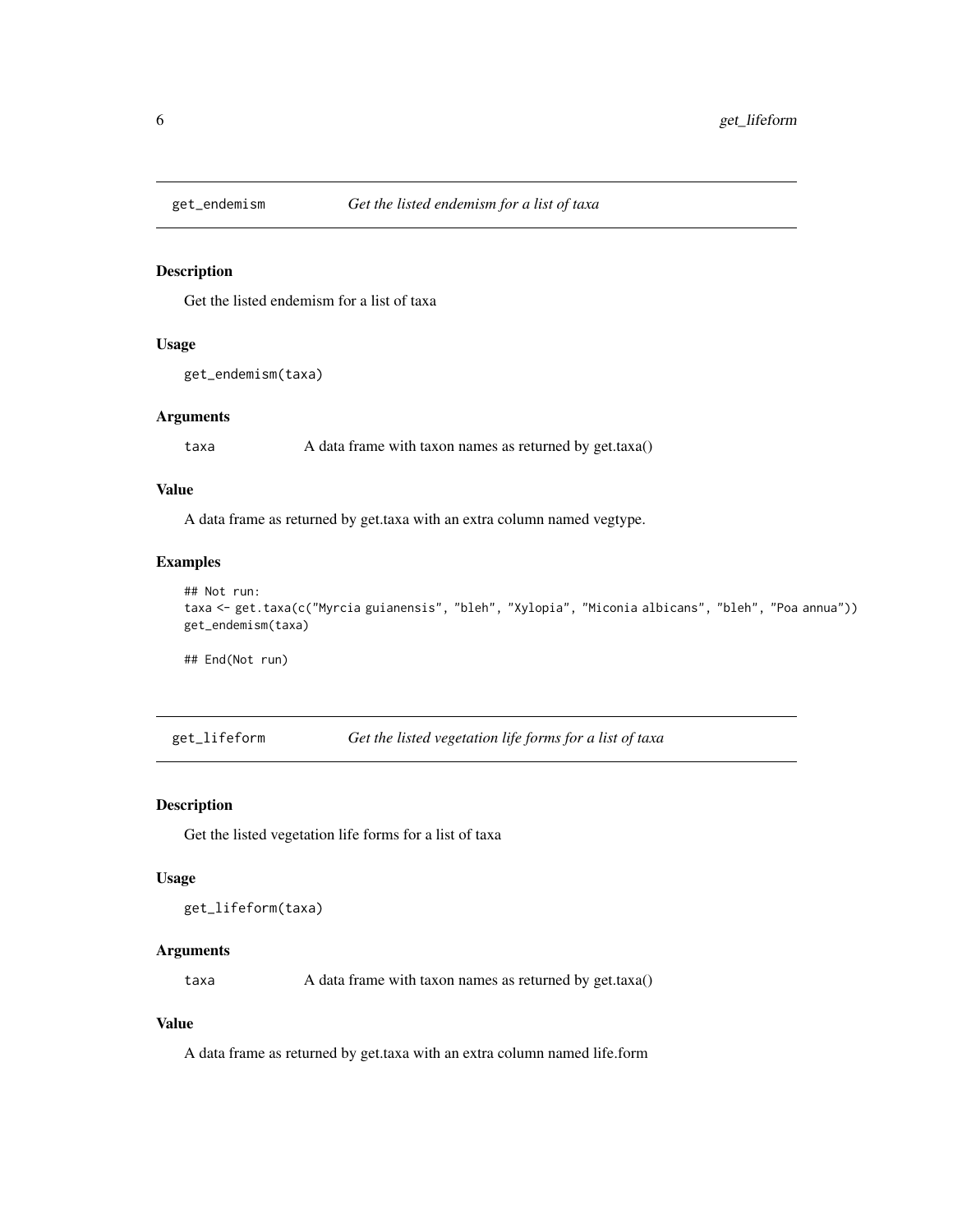# <span id="page-6-0"></span>get\_vegtype 7

# Examples

```
## Not run:
taxa <- get.taxa(c("Myrcia guianensis", "bleh", "Xylopia", "Miconia albicans", "bleh", "Poa annua"))
get_lifeform(taxa)
```
## End(Not run)

get\_vegtype *Get the listed vegetation types for a list of taxa*

# Description

Get the listed vegetation types for a list of taxa

#### Usage

get\_vegtype(taxa)

### Arguments

taxa A data frame with taxon names as returned by get.taxa()

#### Value

A data frame as returned by get.taxa with an extra column named vegtype.

## Examples

```
## Not run:
taxa <- get.taxa(c("Myrcia guianensis", "bleh", "Xylopia", "Miconia albicans", "bleh", "Poa annua"))
get_vegtype(taxa)
```
## End(Not run)

lower.taxa *Get downstream taxa*

# Description

Get all downstream taxa from a family or genus name.

#### Usage

lower.taxa(taxon, accepted = TRUE)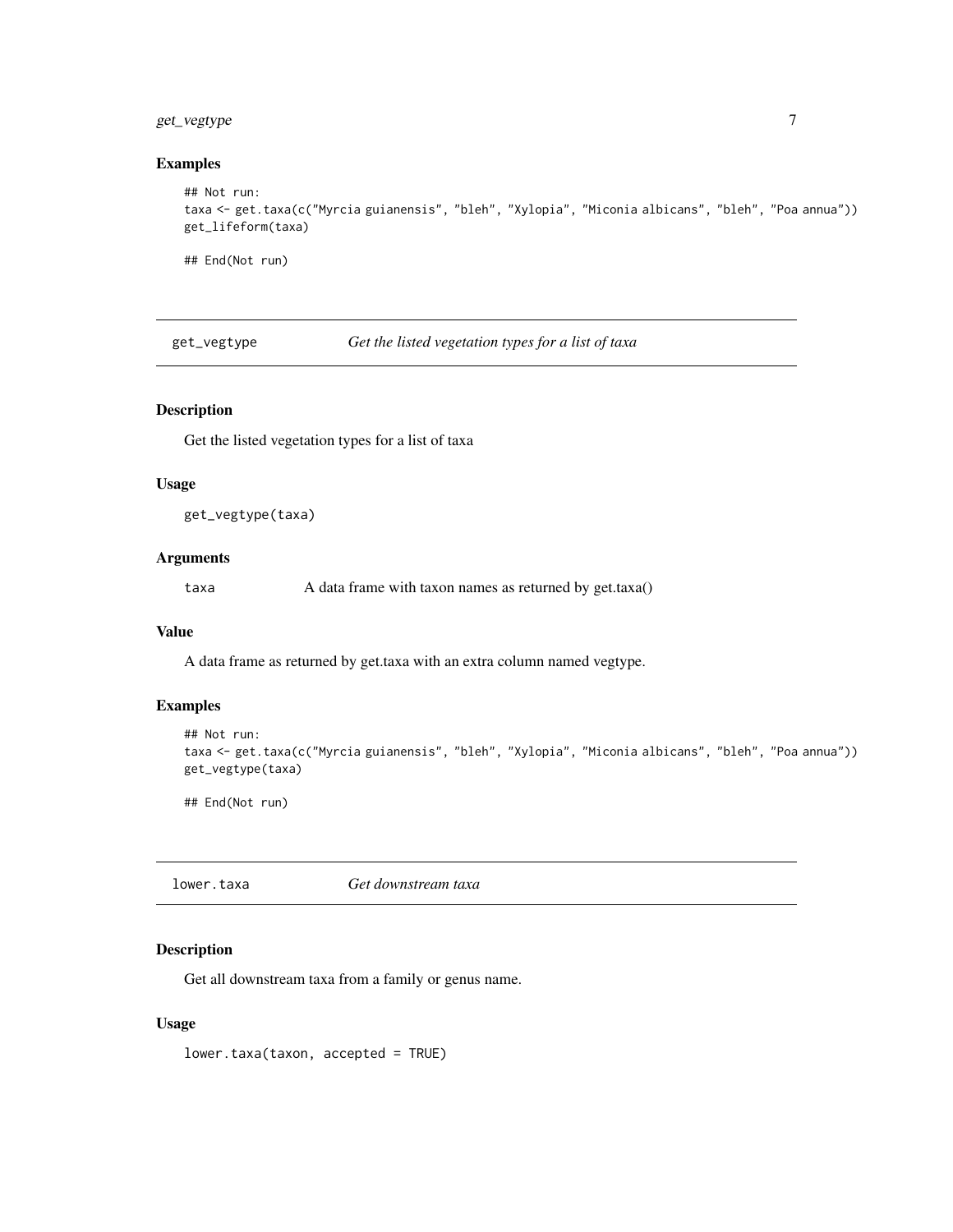# <span id="page-7-0"></span>Arguments

| taxon    | a character vector with either a family or genus name |
|----------|-------------------------------------------------------|
| accepted | list only accepted names?                             |

# Examples

```
## Not run:
lower.taxa("Acosmium")
lower.taxa("Zygophyllaceae")
```
## End(Not run)

occurrence *Taxa occurrence*

# Description

Find the taxa that occur in a given state of Brazil.

# Usage

```
occurrence(states, type = c("any", "only", "all"), taxa = NULL)
```
# Arguments

| states | a character vector with one or more state abbreviations following. See notes for<br>abbreviations.                                                                                                                                                              |
|--------|-----------------------------------------------------------------------------------------------------------------------------------------------------------------------------------------------------------------------------------------------------------------|
| type   | type of matching to be used. any will return the taxa that occur in any of the<br>passed states. only matches taxa that occur only in all provided (no more, no<br>less) states and all matches taxa that occur at least in all states passed. See<br>examples. |
| taxa   | optional character vector to match against the states                                                                                                                                                                                                           |

#### Value

a data frame

# Note

List of abbreviations: [http://en.wikipedia.org/wiki/States\\_of\\_Brazil](http://en.wikipedia.org/wiki/States_of_Brazil)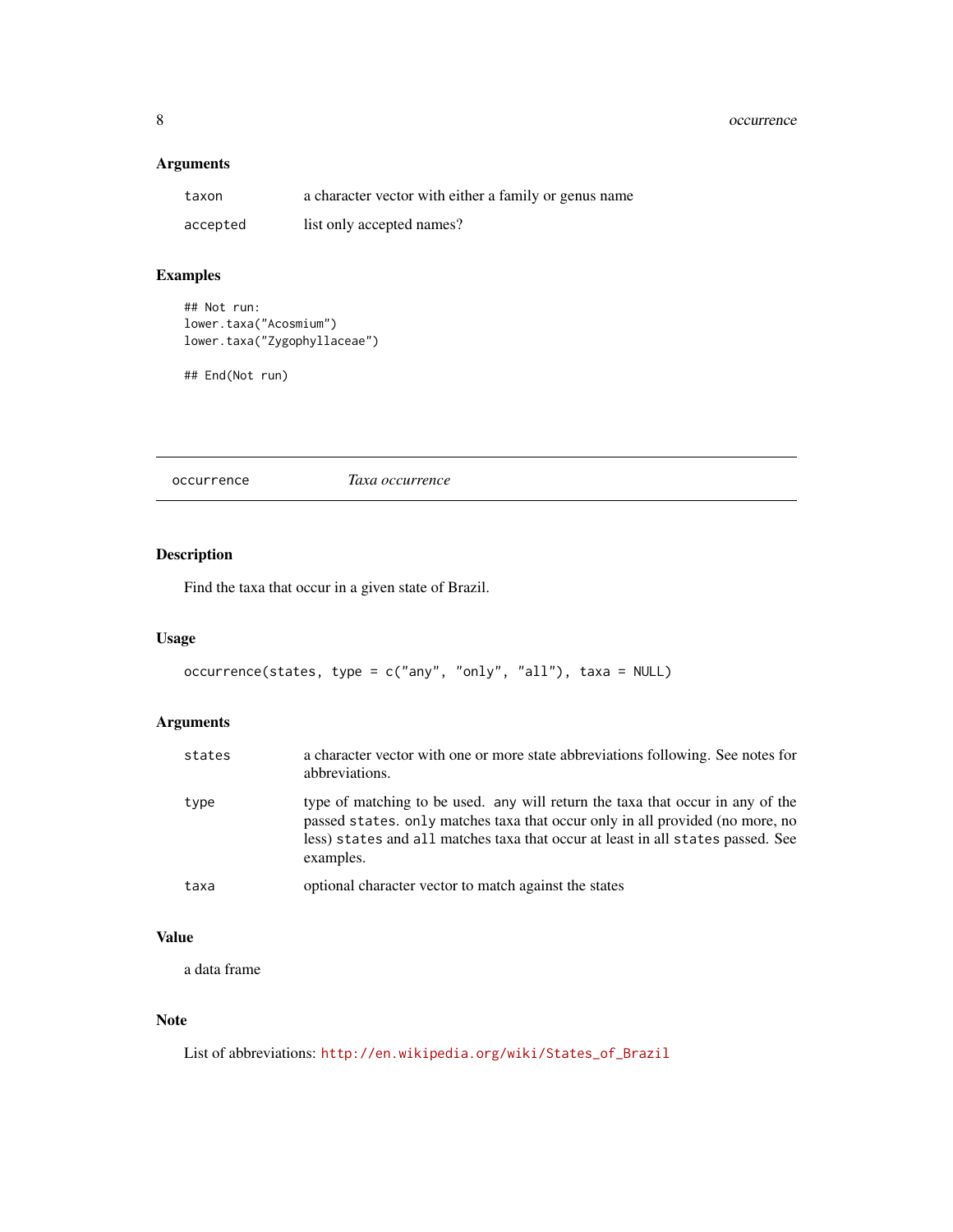#### <span id="page-8-0"></span>plants **9**

# Examples

```
## Not run:
occ.any <- occurrence(c("SP", "BA", "MG"), type = "any")
occ.only <- occurrence(c("SP", "BA", "MG"), type = "only")
occ.all <- occurrence(c("SP", "BA", "MG"), type = "all")
occ.taxa <- occurrence(c("SP", "BA", "MG"), type = "all", taxa = lower.taxa("Myrcia"))
head(occ.any)
head(occ.only)
head(occ.all)
head(occ.taxa)
## End(Not run)
```
plants *Plant names*

# Description

A small character vector containing 16 plant names. Contains accepted names, synonyms, and misspelled taxa.

#### Format

A character vector with 16 names

<span id="page-8-1"></span>remove.authors *Remove the author(s) from a taxon name.*

#### Description

This attempts to remove the authorities of a taxonomic name.

#### Usage

```
remove.authors(taxon)
```
# Arguments

taxon a character vector containing a single taxon

#### Value

a character vector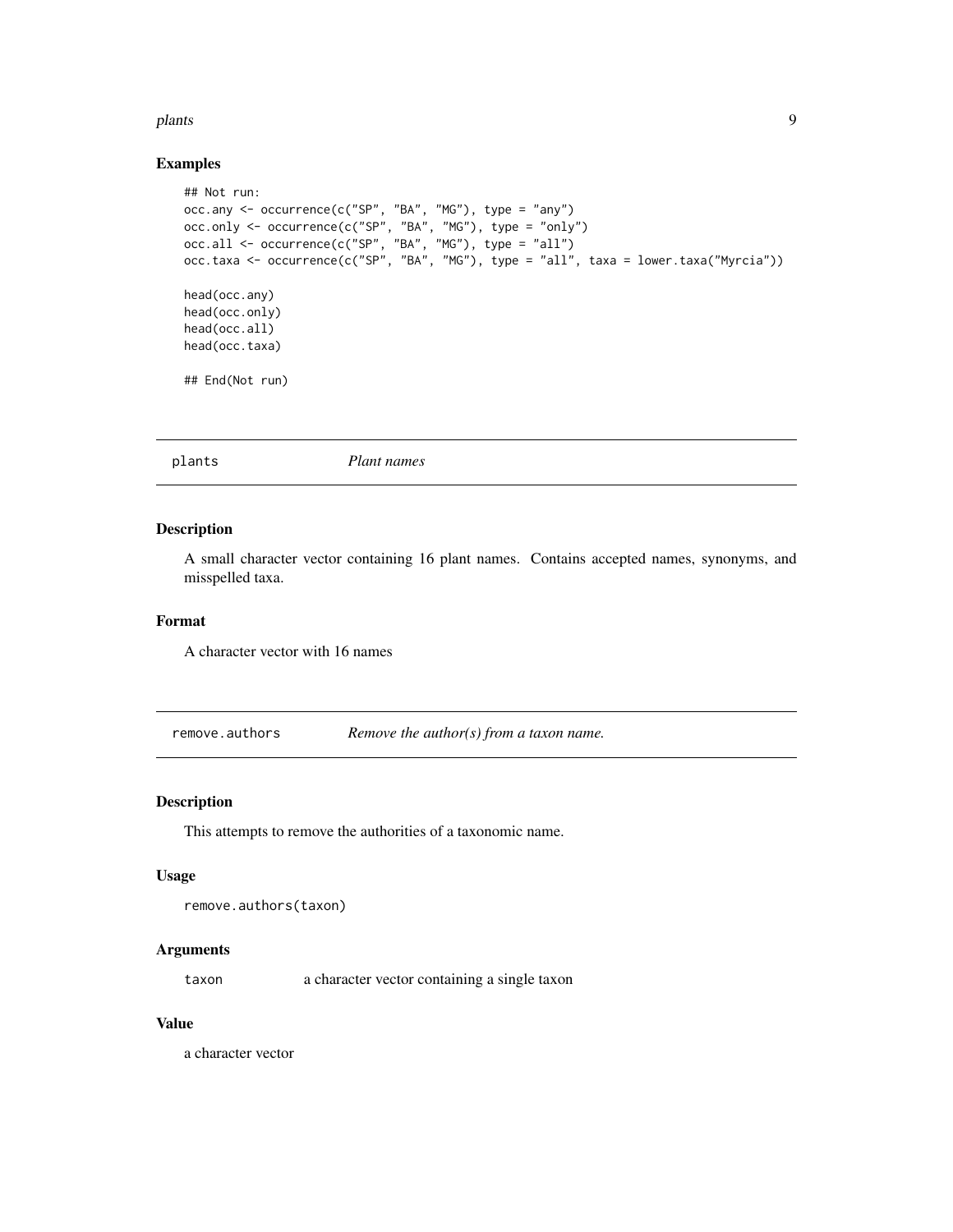# Examples

```
## Not run:
remove.authors("Coffea arabica L.")
remove.authors("Chrysophyllum argenteum subsp. nitidum (G.F.W.Meyer) T.D.Penn.")
## End(Not run)
```
standardize.names *Standardize taxonomic names*

### Description

This function standardizes taxa names. It is used mainly internally, but might be helpful to the end user in some situations.

# Usage

```
standardize.names(taxon)
```
#### Arguments

taxon a character vector containing a single name

# Value

a character vector

# Examples

```
## Not run:
standardize.names("Miconia sp 01")
standardize.names("Miconia Sp 2")
standardize.names("Sp18")
```
## End(Not run)

suggest.names *Suggest a valid name from a misspelled one*

# Description

This function tries to suggest a valid name according to the Brazilian Flora Checklist using a possibly incorrect one as a starting point.

<span id="page-9-0"></span>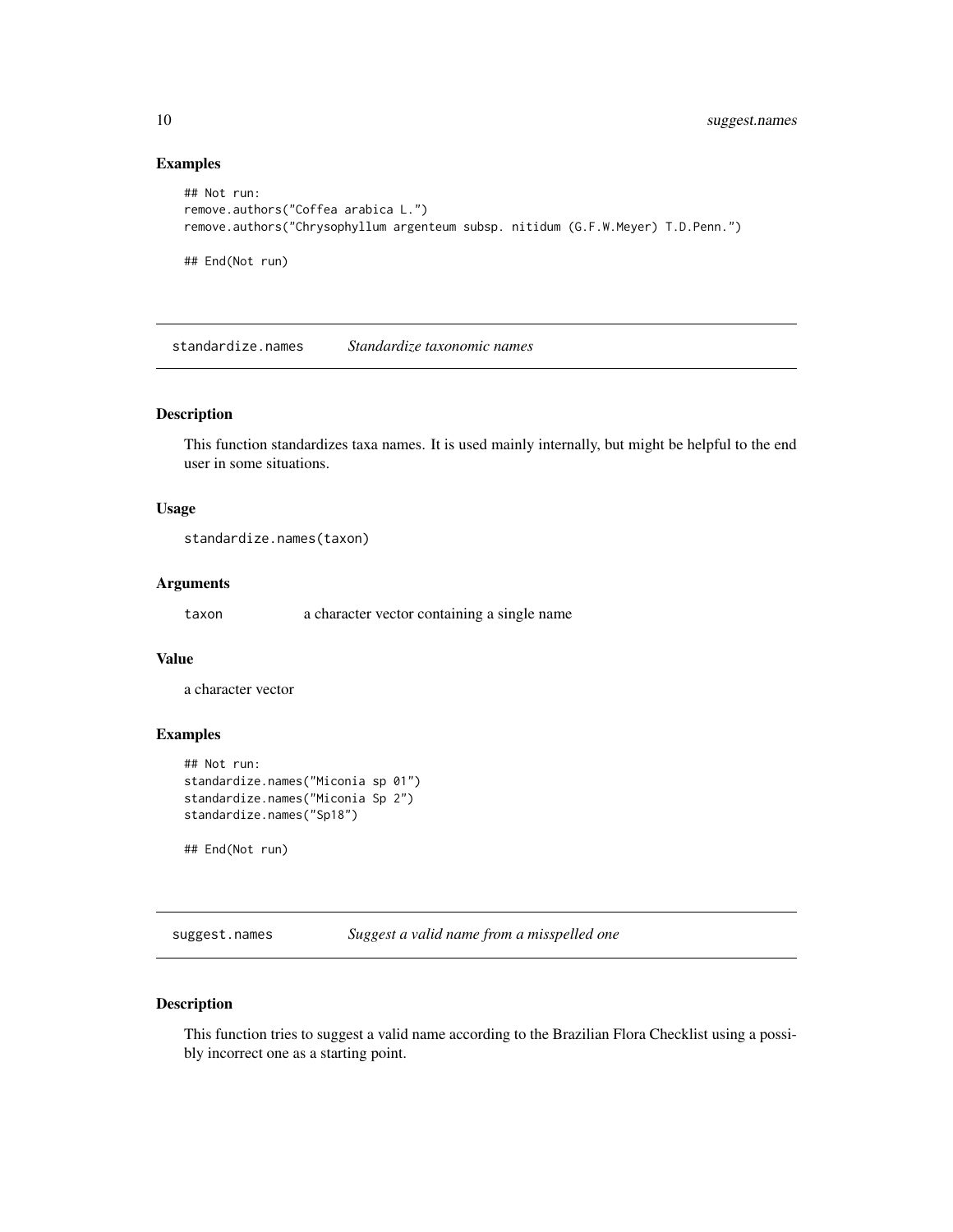# <span id="page-10-0"></span>Usage

```
suggest.names(taxon, max.distance = 0.75, return.na = TRUE,
  ignore.words = NULL)
```
# Arguments

| taxon        | a character vector containing a single name                                                                                                                                                                                   |
|--------------|-------------------------------------------------------------------------------------------------------------------------------------------------------------------------------------------------------------------------------|
| max.distance | a numeric value indicating how conservative the function should be when search-<br>ing for suggestions. Values close to 1 are very conservative                                                                               |
| return.na    | a logical indicating whether to return a NA or the original input when no sugges-<br>tion is found                                                                                                                            |
| ignore.words | NULL or a character vector with words to be ignored by the function. Useful<br>if you are automatizing a workflow and wants the function to ignore words or<br>phrases such as "not found", "dead", "undetermined", and so on |

# Value

A character vector or NA

# Examples

```
## Not run:
suggest.names("Cofea arabyca")
suggest.names("Myrcia bela")
```
## End(Not run)

trim *Trim a name and remove duplicate tabs and whitespaces*

# Description

Remove duplicate and misplaced whitespace characters

#### Usage

```
trim(taxon)
```
# Arguments

taxon a character vector with a single taxon name

# Value

a character vector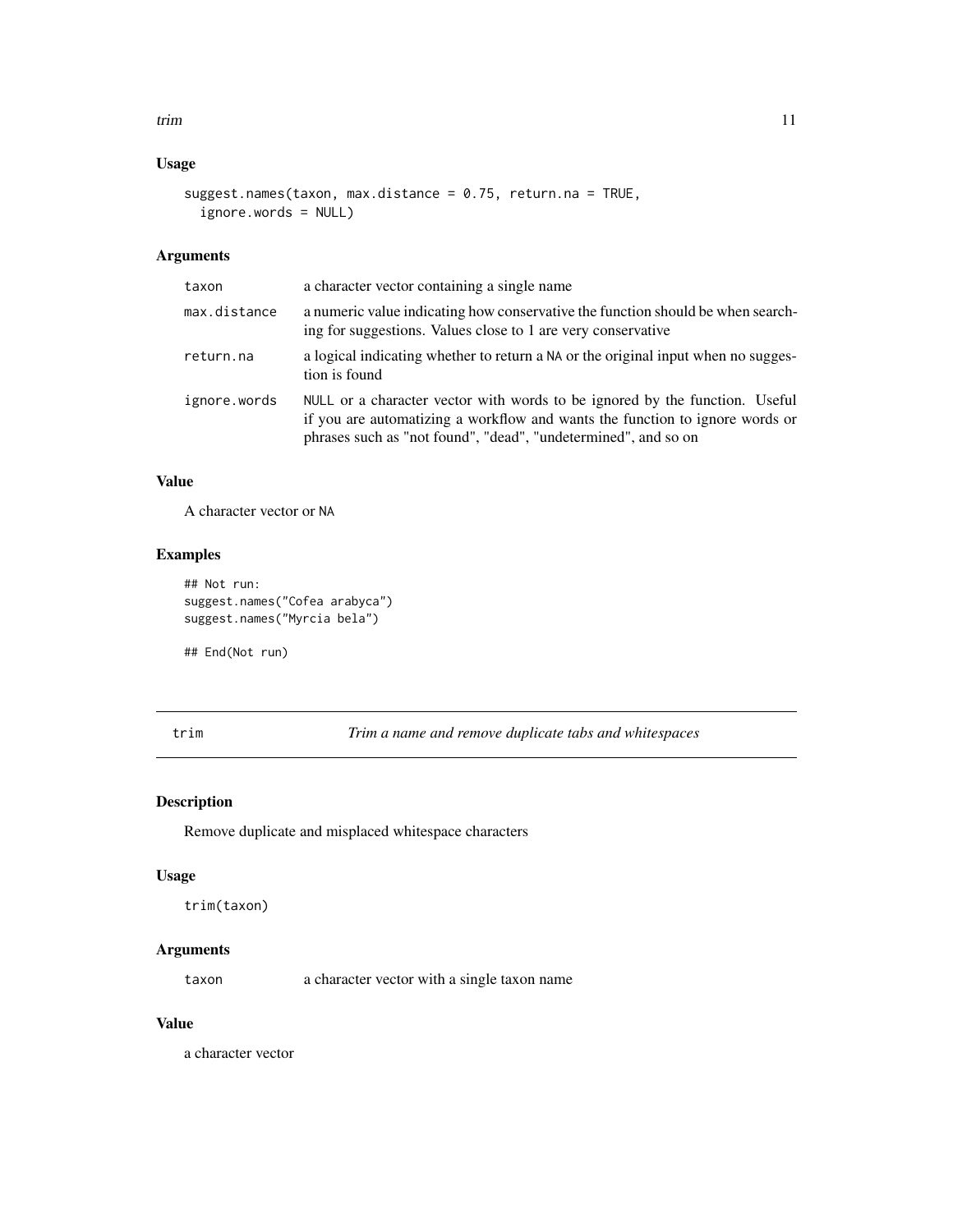# Examples

```
## Not run:
trim(" Myrcia lingua")
```
## End(Not run)

vernacular *Vernacular name search*

# Description

Search for taxa using vernacular names

# Usage

vernacular(name, exact = FALSE)

# Arguments

| name  | a vernacular name           |
|-------|-----------------------------|
| exact | approximate or exact match? |

# Value

a data frame of results or NA

# Examples

```
## Not run:
vernacular("pimenta", exact = TRUE)
vernacular("pimenta", exact = FALSE)
```
## End(Not run)

web.flora *Web front end*

# Description

This function starts a local webserver to run the shiny app distributed with the package.

#### Usage

web.flora()

<span id="page-11-0"></span>